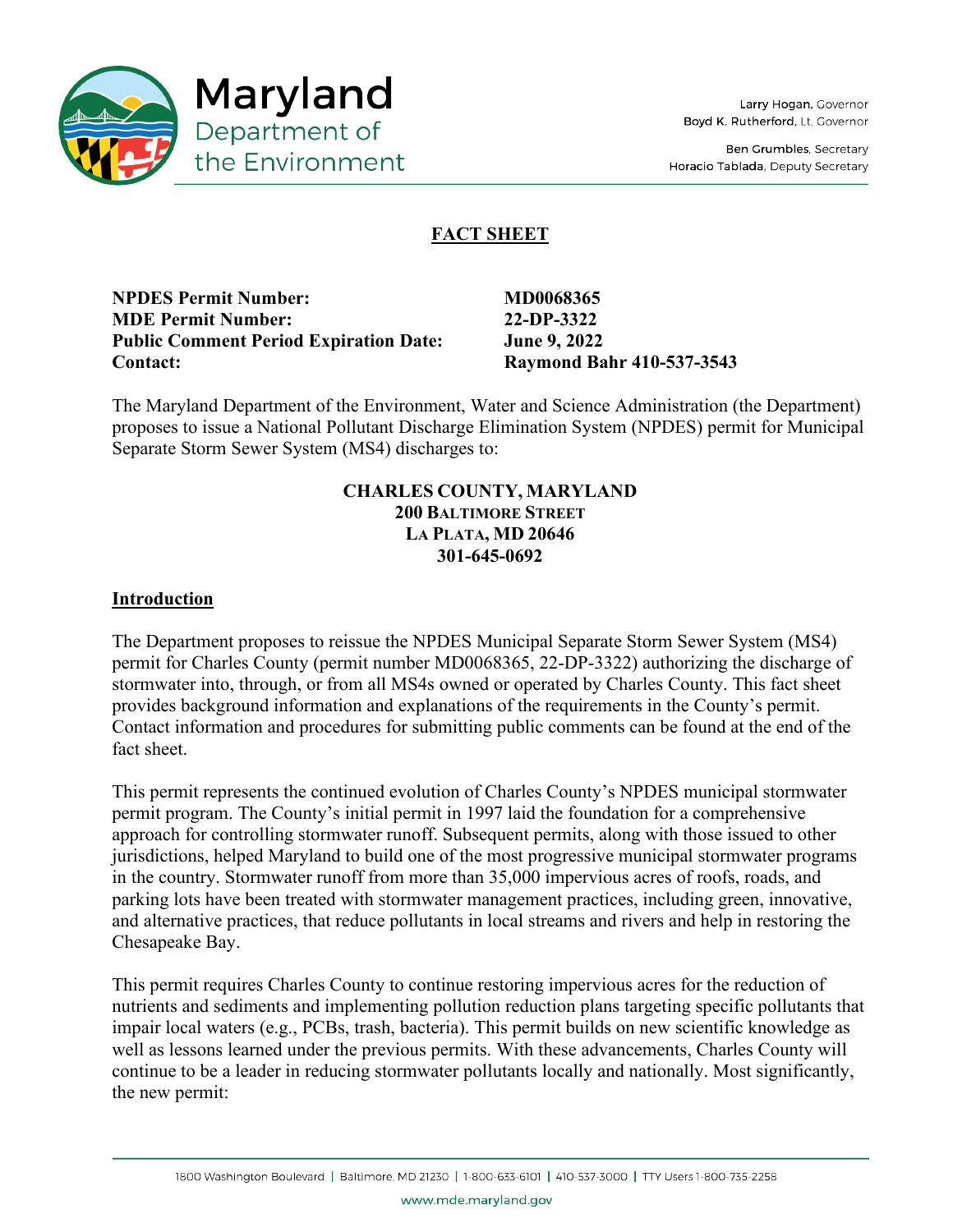- Incorporates Charles County's implementation of stormwater best management practices (BMPs) for impervious acre restoration using the County's total maximum daily load (TMDL) and BMP Implementation Strategy;
- Establishes annual impervious acre restoration benchmarks throughout the five-year permit term;
- Provides incentives to implement green stormwater infrastructure to increase the use of natural filters and BMPs that provide a climate change resiliency co-benefit;
- Strengthens the illicit discharge detection and elimination (IDDE) program by requiring the permittee to submit a process to prioritize the selection of outfalls for field screening and a plan and schedule for screening outfalls to the Department for review and approval;
- Requires IDDE coordination with other MS4s for conducting cross-jurisdictional investigations to track and respond to the source of an illicit discharge;
- Increases the use of good housekeeping and pollution prevention plans for additional Countyowned properties to have a greater impact on stormwater prevention at key industrial areas;
- Improves winter management of deicing and anti-icing materials to further reduce chlorides, a pollutant of emerging concern;
- Leverages monitoring resources by providing the County the opportunity to participate in a pooled monitoring program; and
- Updates the *Accounting for Stormwater Wasteload Allocations and Impervious Acres Treated, Guidance for National Pollutant Discharge Elimination System Stormwater Permits* (2021 Accounting Guidance) to include the Phase 6 Chesapeake Bay Watershed Model, new and updated BMPs approved by the Chesapeake Bay Program (CBP) expert panels, and nutrient credit trading. The 2021 Accounting Guidance is accessible via the web link:

[mde.maryland.gov/programs/Water/StormwaterManagementProgram/Documents/Final%20](https://mde.maryland.gov/programs/Water/StormwaterManagementProgram/Documents/Final%20Determination%20Dox%20N5%202021/MS4%20Accounting%20Guidance%20FINAL%2011%2005%202021.pdf) [Determination%20Dox%20N5%202021/MS4%20Accounting%20Guidance%20FINAL%20](https://mde.maryland.gov/programs/Water/StormwaterManagementProgram/Documents/Final%20Determination%20Dox%20N5%202021/MS4%20Accounting%20Guidance%20FINAL%2011%2005%202021.pdf) [11%2005%202021.pdf](https://mde.maryland.gov/programs/Water/StormwaterManagementProgram/Documents/Final%20Determination%20Dox%20N5%202021/MS4%20Accounting%20Guidance%20FINAL%2011%2005%202021.pdf)

Successful implementation of the permit is in part dependent upon the County administration of well-established State stormwater programs. Maryland has a long history of developing statewide programs to reduce stormwater pollution that focus on protecting and restoring local water quality and the Chesapeake Bay. Maryland was one of the first in the nation to pass its Erosion and Sediment Control Law in 1970 for the control of stormwater runoff from construction sites. Numerous updates to the law and corresponding regulations over the years have added new and more stringent practices, better designs, more volume management, and more flexibility in implementation of controls for greater protection of Maryland's water resources.

The State's Stormwater Management Law passed in 1982, requires the implementation of BMPs in order to maintain after development, as nearly as possible, the pre-development runoff conditions. Over the years, this program has undergone significant revisions and enhancements, including the Stormwater Management Act of 2007 (Act), which introduced for the first time, environmental site design (ESD) to the maximum extent practicable (MEP) on all new development and redevelopment projects. The approach focuses on using natural drainage patterns and vegetation, and non-structural and small-scale practices (e.g., green infrastructure, low impact development, runoff reduction), that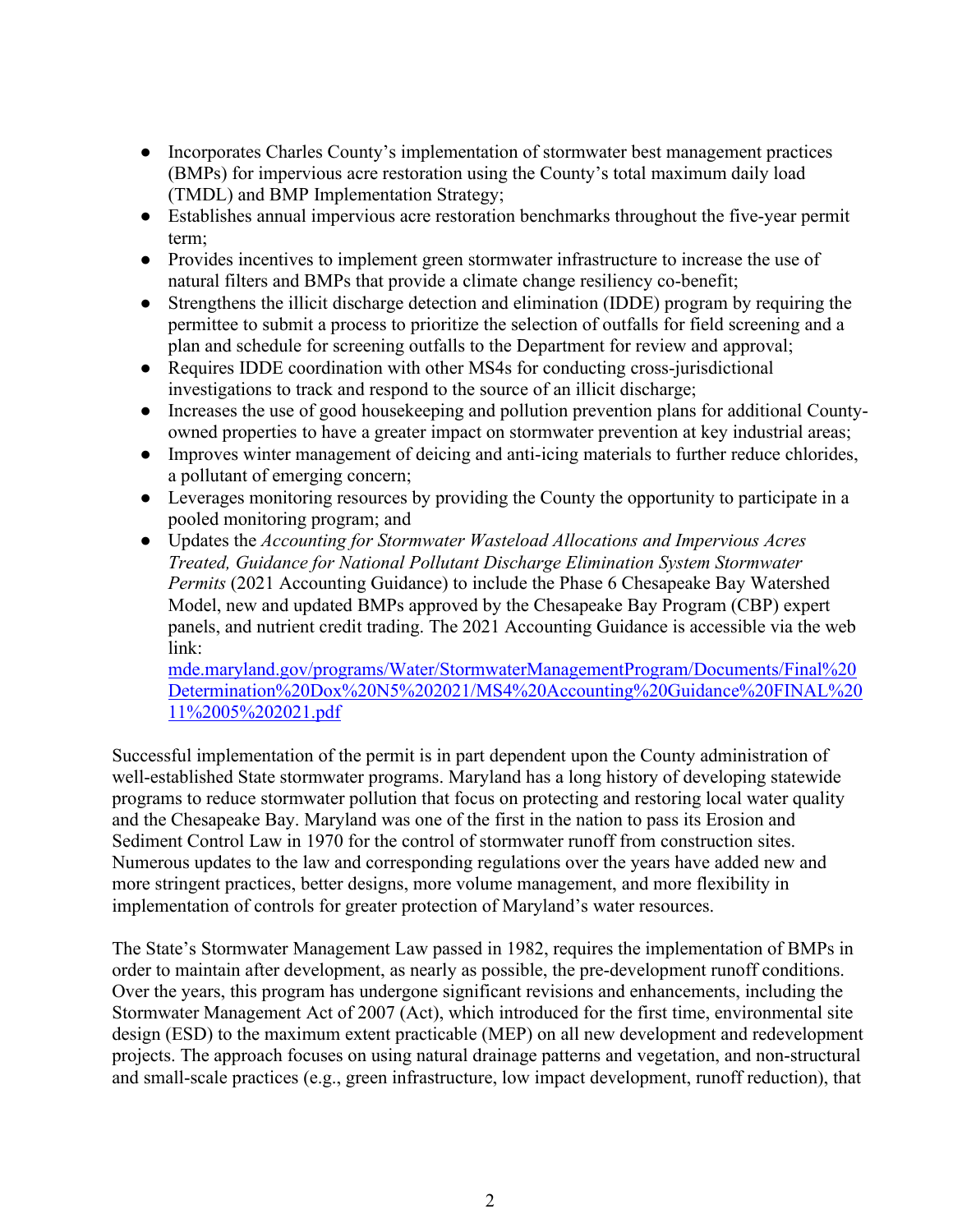more effectively manage stormwater runoff at its source rather than the use of larger practices like retention ponds.

# **Permit Authority**

According to 40 Code of Federal Regulations (CFR) §122.26, owners or operators of large and medium MS4s must obtain an NPDES MS4 permit. In Maryland, this permit is a State permit subject to federal and State regulations. The Clean Water Act (CWA) and federal regulations provide the federal permit requirements. The Annotated Code of Maryland, Environment Article, Code of Maryland Regulations (COMAR), and policies and guidelines of the Department provide the State permitting requirements.

# **Permit History**

Charles County is classified as a medium MS4. The County's initial NPDES MS4 permit was issued in 1997 and reissued in 2002 and 2014. In 1997, the County's initial permit laid the foundation for a comprehensive approach to controlling runoff. This was done by inventorying and mapping storm drain system infrastructure; identifying sources of pollution; monitoring storm events to judge chemical, biological, and physical stream responses; and enhancing existing management programs while establishing new ones. This approach complied with the maximum extent practicable (MEP) standard established under the Clean Water Act (CWA), 33 U.S.C. §1342(p)(3)(B)(iii).

During the second permit, the County evaluated urban runoff and water quality; prioritized watersheds in order to perform more detailed analyses and guide management implementation; and began to restore existing impervious areas within the Development District. During the County's third permit term, extensive restoration efforts continued, and technologies were implemented for new and redevelopment projects that incorporated ESD to the MEP. Furthermore, the County began the development and implementation of plans to address stormwater wasteload allocations (WLAs) established under U.S. Environmental Protection Agency (EPA) approved or established TMDL estimates.

This permit represents the next step forward for Charles County's NPDES municipal stormwater program and continues a long history when it comes to stormwater management. The County implemented a stormwater management program in 1984 that enabled the County to enter into the MS4 permitting program with practices in place. Charles County proposed a robust portfolio of programmatic, upland, and in-stream BMPs for this permit term, continuing its leadership by providing its residents with healthier streams and helping the State to meet its Chesapeake Bay restoration goals.

# **Regulated Permit Area**

EPA defines "municipal separate storm sewer system" as "…a conveyance or system of conveyances (including roads with drainage systems, municipal streets, catch basins, curbs, gutters, ditches, human-made channels, or storm drains): (i) Owned or operated by a State, city, town, borough, county, parish, district, association, or other public body…having jurisdiction over disposal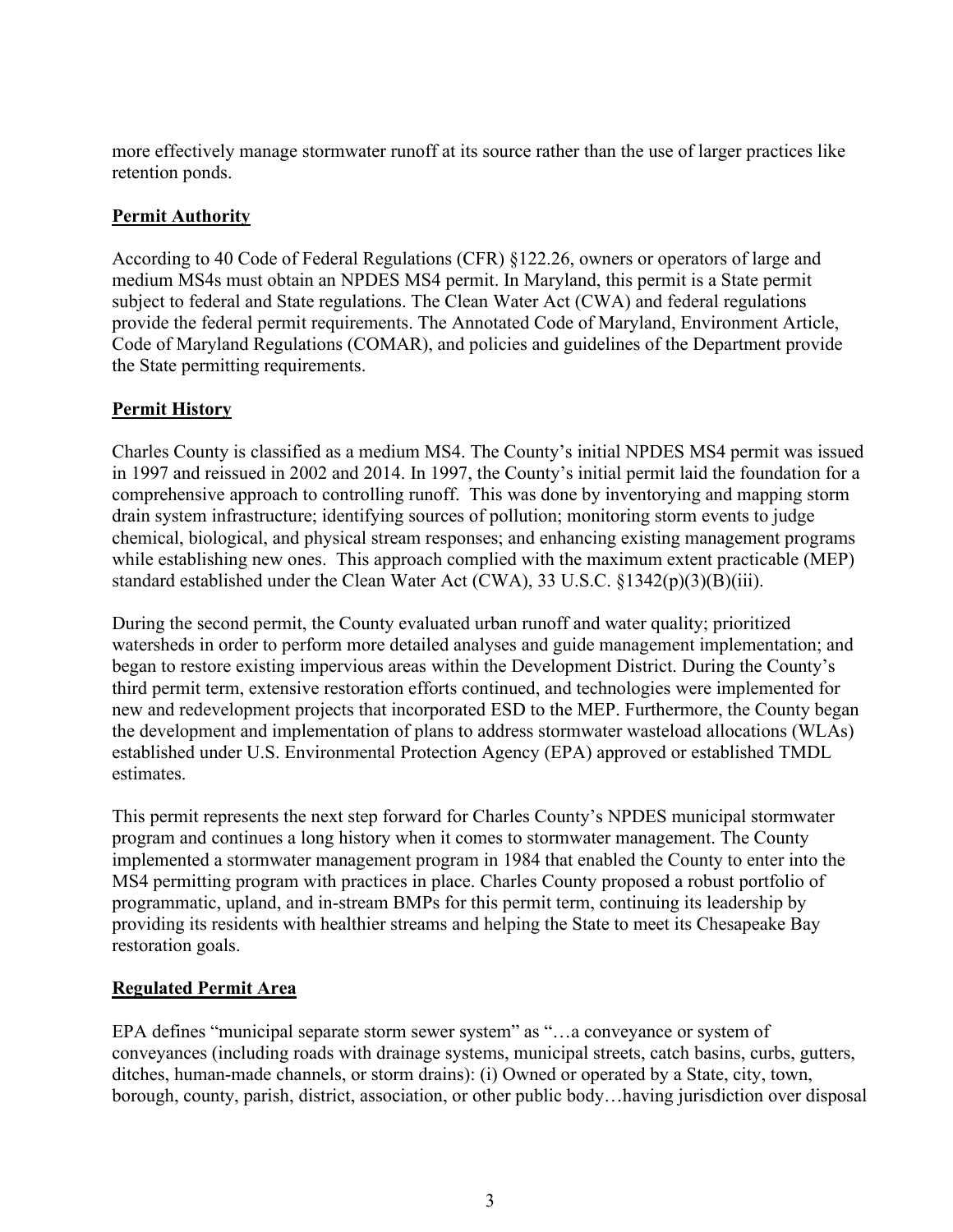of sewage, industrial wastes, storm water, or other wastes…; (ii) Designed or used for collecting or conveying storm water;" [40 CFR §122.26(b)(8)]. Under this definition, anywhere that a regulated jurisdiction "owns or operates" infrastructure that conveys runoff is covered under this NPDES MS4 permit.

The federal CWA amendments under 33 U.S.C. §1342(p)(3)(B) adopt a flexible framework for permitting MS4 discharges in order to effectively control pollutants and improve water quality. Accordingly, the CWA specifies that permits for discharges from MS4s:

- May be issued on a system- or jurisdiction-wide basis;
- Shall include a requirement to effectively prohibit non-stormwater discharges into the storm sewers; and
- Shall require controls to reduce the discharge of pollutants to the maximum extent practicable, including management practices, control techniques and system, design and engineering methods, and such other provisions as the Administrator or the State determines appropriate for the control of such pollutants.

In addition, 40 CFR  $\S 122.26(a)(1)(v)$ , specifies that permit coverage may be granted on a systemwide or jurisdiction-wide basis, to include areas where jurisdictions have control over land use decisions (see also 55 FR 48043 and 81 FR 89320). In accordance with this flexible permitting approach established under federal regulations and the CWA, the Department's regulatory framework for issuing MS4 permits is based on jurisdiction-wide coverage. This approach is consistent with the fact that specific permit provisions, such as erosion and sediment control and stormwater management programs, are administered under State statute as county-wide requirements (see the Environment Article, §4-103 and §4-202, Annotated Code of Maryland; and COMAR 26.17.02.01 and .02). As an example, private development requires the County's approval for erosion and sediment control and stormwater management, and is subsequently inspected, maintained, and enforced under local authority. The County also owns or operates a road system that extends throughout the entire County and generates stormwater discharges. Therefore, the Department defines the regulated permit area as jurisdiction-wide in order to most effectively meet the goals and requirements under the CWA and thus, considers all provisions of this permit to apply to the geographic area of the County.

# **Stormwater System in Charles County**

Charles County's population continues to expand, from 146,551 in 2010 to an estimated 166,617 in 2020, according to the United States Department of Commerce's Census information, which means that the stormwater system continues to expand as it captures, treats and conveys runoff from more areas. Charles County covers an area of 458 square miles and has approximately 273 "major" outfalls. Major outfalls are defined by 40 CFR §122.26 (b)(5) as:

- An outfall pipe with an internal diameter of 36 inches or greater; or
- A discharge from a single conveyance other than a circular pipe that drains 50 acres or more; or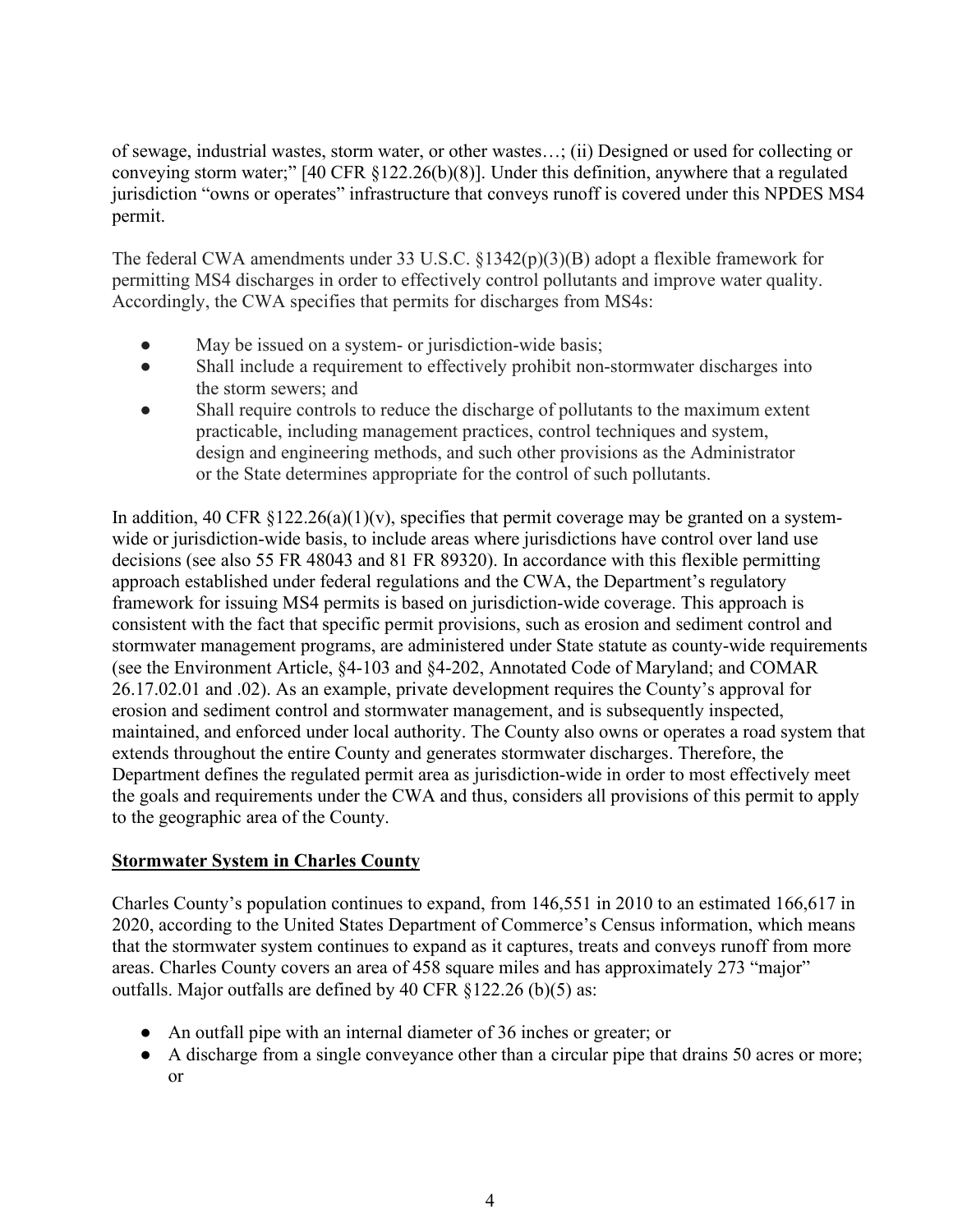● An outfall pipe with an internal diameter of 12 inches or greater that drains an area that includes land zoned for industrial use.

Stormwater from these outfalls is discharged into the Patuxent River, the Potomac River, and the Anacostia River, three of Maryland's major Chesapeake Bay tributary basins. Stream segments in these basins are impaired by sediments, nutrients, polychlorinated biphenyls (PCBs), and bacteria. TMDLs have been approved and stormwater WLAs established for streams and watersheds within Charles County. A WLA is that part of an impairing pollutant's total allowable discharge that is attributed to regulated point sources. The list of TMDLs and WLAs applicable to Charles County is included as Appendix A of the permit. More information regarding approved TMDLs for Charles County can be found at:

<mde.maryland.gov/programs/Water/TMDL/ApprovedFinalTMDLs/Pages/index.aspx>

# **Maryland's NPDES Municipal Stormwater Permit Requirements**

The management, restoration, and monitoring programs required by this permit are designed to control stormwater discharges to the MEP. Public education and outreach, property management, and storm drain system IDDE programs reduce the input of pollutants to the County's storm drain systems. Erosion and sediment control and stormwater management programs control stormwater discharges from new and redevelopment through the implementation of BMPs. These management programs, integrated with stormwater restoration and monitoring, described in more detail below, provide a comprehensive and adaptive approach toward improving and restoring local water resources and the Chesapeake Bay.

In compliance with  $§402(p)(3)(B)(iii)$  of the CWA, MS4 permits must require stormwater controls to reduce the discharge of pollutants to the MEP and such other provisions as the Department determines appropriate for the control of such pollutants. Additionally, by regulation under 40 CFR §122.44, BMPs and programs implemented pursuant to this permit must be consistent with applicable stormwater WLAs developed under EPA established or approved TMDLs (see list of EPA approved TMDLs incorporated as Appendix A of the permit).

# **Management Programs**

#### **Stormwater Management on New Development and Redevelopment**

This permit requires Charles County to continue the implementation of a stormwater management program in accordance with the Environment Article, Title 4, Subtitle 2, Annotated Code of Maryland [\(www.lexisnexis.com/hottopics/mdcode/\)](www.lexisnexis.com/hottopics/mdcode/) and COMAR 26.17.02 [\(www.dsd.state.md.us/COMAR/subtitle\\_chapters/26\\_Chapters.aspx\)](www.dsd.state.md.us/comar/subtitle_chapters/26_Chapters.aspx). The law and regulations require that ESD be used to the MEP to reduce runoff impacts associated with new and redevelopment. Maryland's stormwater regulations define ESD as "…using small-scale stormwater management practices, nonstructural techniques, and better site planning to mimic natural hydrologic runoff characteristics and minimize the impact of land development on water resources." Under this definition, ESD includes conserving natural features, minimizing impervious surfaces,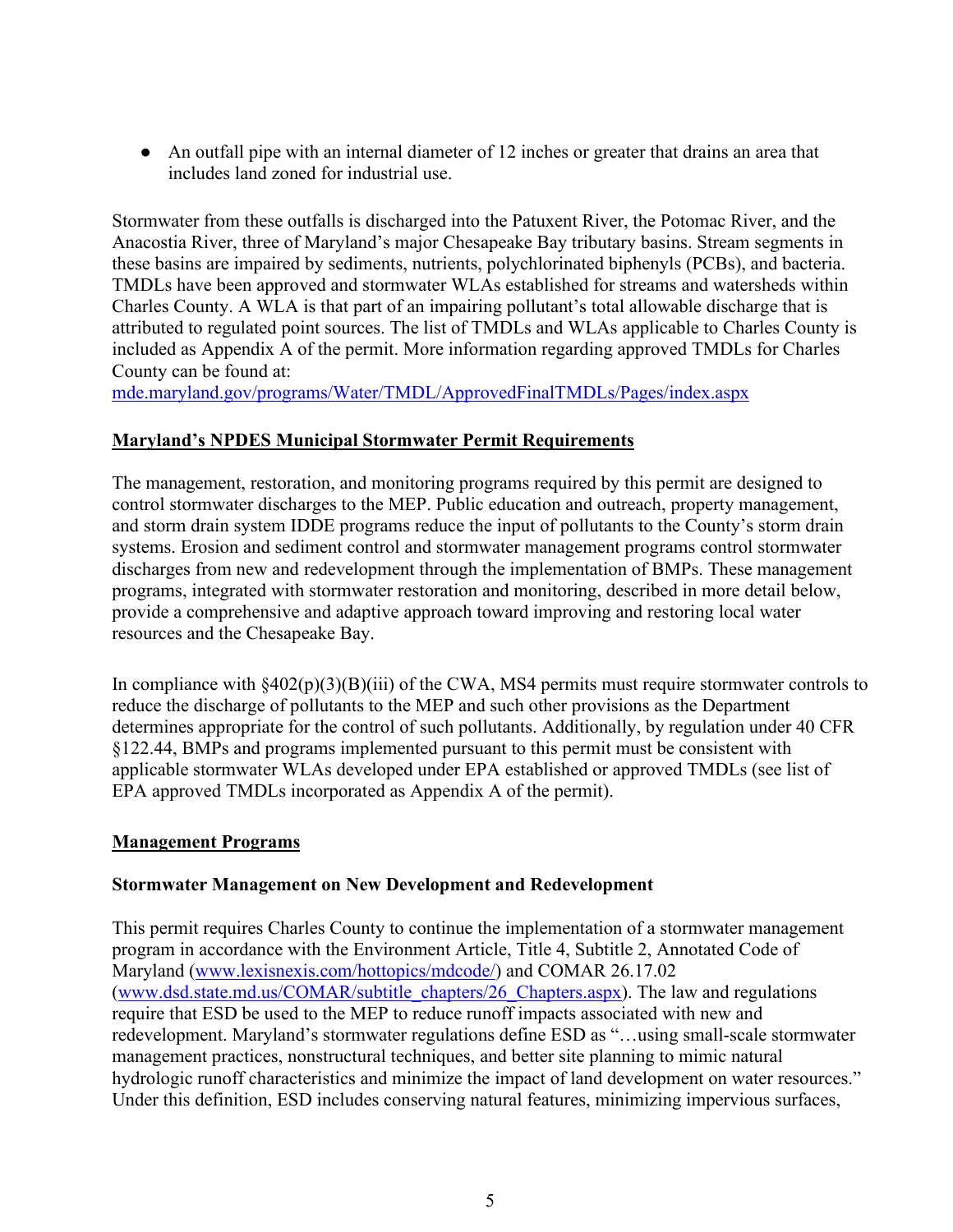slowing down runoff to promote infiltration and evapotranspiration, and using other approved nonstructural practices or innovative technologies.

The criteria for sizing ESD practices are based on capturing and retaining enough rainfall so that the runoff leaving a site is reduced to a level equivalent to a wooded site in good condition. The goal is to provide enough treatment using ESD practices to meet groundwater recharge requirements, provide water quality protection, and stream channel protection requirements by replicating woods in good condition for the 1-year, 24-hour rainfall event, or approximately 2.7 inches of rainfall over 24 hours. Managing the 1-year rainfall event on a site is equivalent to treating 98% of Maryland's average annual rainfall.

All jurisdictions in the State, including Charles County, are required to maintain and implement a stormwater management ordinance that is in compliance with the requirements of Maryland's stormwater management program. These requirements include ensuring the proper construction and maintenance of all stormwater management features through timely inspections of new ESD practices and structural stormwater management facilities. Long-term maintenance of BMPs is ensured through triennial inspections of completed ESD treatment systems and structural facilities. Maintenance procedures, including triennial inspection policies, are described in COMAR 26.17.02.11.

By following the conditions in its approved stormwater management ordinance, including mimicking natural hydrologic runoff characteristics, designing new projects to meet the woods in good condition criteria, and implementing ESD to the MEP, the County will be in compliance with this permit condition and with the requirements under 40 CFR  $122.26(d)(2)(iv)(2)$ . This includes post-construction stormwater management and also the Aligning for Growth strategy for new development described in "Maryland's Phase III Watershed Implementation Plan to Restore Chesapeake Bay by 2025" (Phase III WIP), that supports the Chesapeake Bay nutrient and sediment TMDLs.

The Department is committed to adapting Maryland's stormwater programs to address climate change. The Department recognizes the urgency needed to address climate change and this permit empowers the County to build infrastructure that meet both today's storm conditions and the future climate with more intense events. Acquiring the most up-to-date precipitation data and science is an important first step to address the impacts of climate change. The Department is updating precipitation data and integrating updated flood control standards into the statewide erosion and sediment control, and stormwater management programs. These programs are incorporated by reference into the draft permit, so changes made to the Department's regulations and guidance to address climate change will also apply to this permit.

# **Erosion and Sediment Control**

This permit requires Charles County to implement an erosion and sediment control program in accordance with the Environment Article, Title 4, Subtitle 1, Annotated Code of Maryland [\(www.lexisnexis.com/hottopics/mdcode/\)](www.lexisnexis.com/hottopics/mdcode/) and COMAR 26.17.01 [\(www.dsd.state.md.us/COMAR/subtitle\\_chapters/26\\_Chapters.aspx\)](www.dsd.state.md.us/comar/subtitle_chapters/26_Chapters.aspx). By reference, this requires the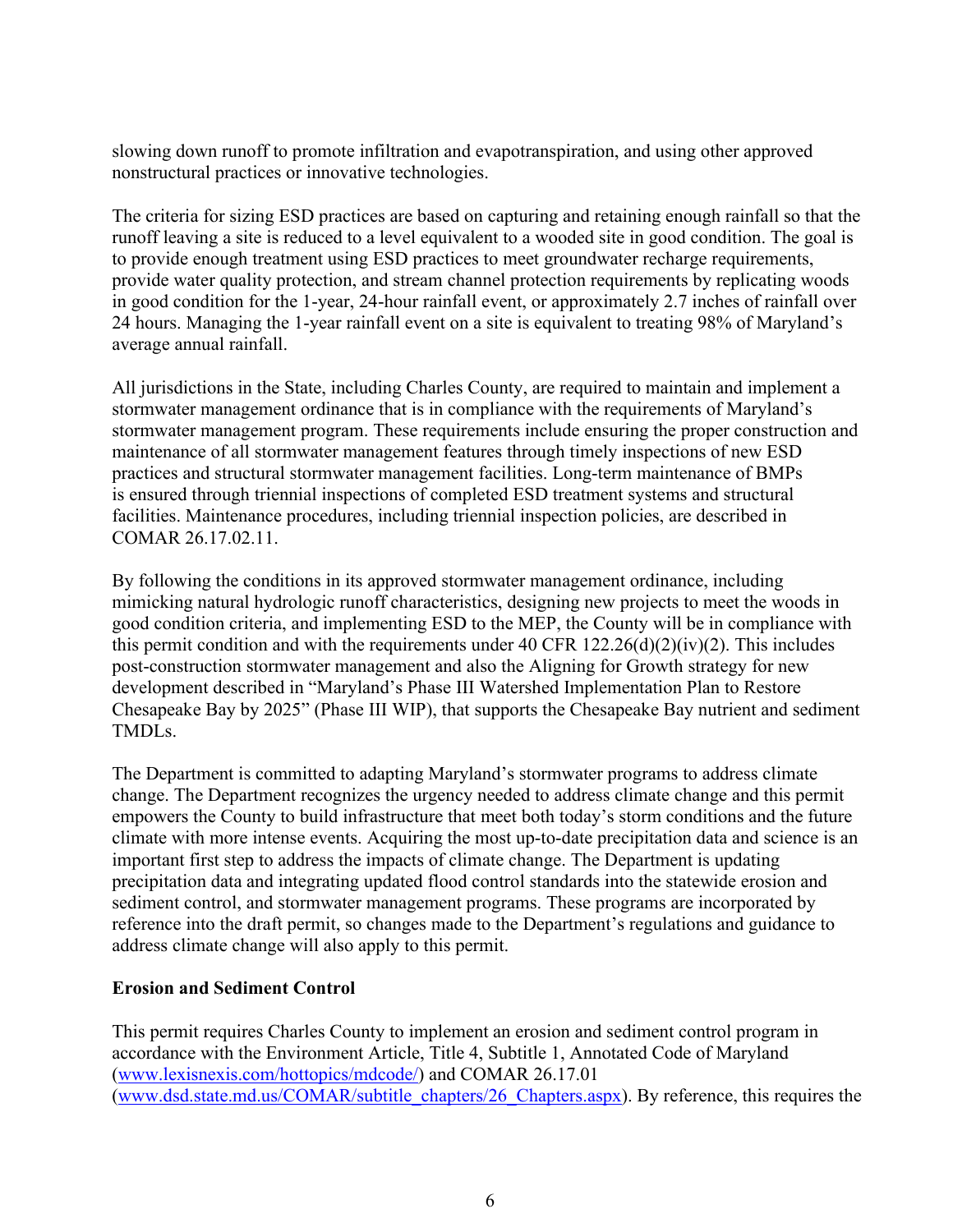County to ensure that all projects disturbing more than 5,000 square feet or 100 cubic yards have an approved erosion and sediment control plan; regularly inspect all active projects; maintain an effective enforcement program; have procedures to respond to complaints and violations regarding erosion and sediment control issues; and to adopt grading and building ordinances necessary to carry out the regulatory requirements. The Department reviews Charles County's program at least once every two years and has minimum standards for the design and content of erosion and sediment control plans. The incorporation of the State's program by reference in this permit is an administratively efficient way to ensure compliance with construction runoff control requirements under 40 CFR  $122.26(d)(1)(v)$ . In addition, this supports the aligning for growth strategy for new development and redevelopment described in the Maryland Phase III WIP that supports the Chesapeake Bay nutrient and sediment TMDLs.

### **Illicit Discharge Detection and Elimination**

This permit requires Charles County to ensure that all non-stormwater discharges into, through, or from its storm sewer system, when found, are either issued a permit by the Department or eliminated. This is accomplished by maintaining a robust inspection and oversight program, including screening outfalls for dry weather discharges, conducting routine surveys of commercial and industrial areas, and maintaining the ability to take appropriate action when illicit discharges do occur (see PART IV.D.3). This permit creates four new requirements to advance Charles County's success at finding and eliminating illicit discharges. These additional requirements represent an increase in effort under the reissued permit. First, Charles County is required to review all outfalls in its jurisdiction to prioritize outfall screening locations based on the potential for polluted discharges. The process developed to prioritize outfall screenings must be submitted to the Department for review and approval. Second, the County must submit a plan and schedule for field screening prioritized outfalls for the Department's review and approval. The schedule must include screening a minimum of 100 storm drain outfalls each year to find and to eliminate any new polluted discharges. Each outfall having a dry weather discharge shall be sampled using a chemical test kit. Third, the County is required to maintain procedures for implementing the IDDE program, including investigating complaints and handling enforcement actions. Fourth, the permit includes an explicit requirement to maintain an ordinance under the IDDE program to ensure that the County has the authority to engage in enforcement actions to eliminate discovered illicit discharges. The goal of the enhanced requirements is to increase the number of illicit discharges discovered and eliminated each year. Finding and removing illicit discharges reduces pollutants from entering State waters and results in progress towards meeting State water quality standards and TMDLs.

#### **Property Management and Maintenance**

The County is required to ensure that a Notice of Intent be submitted and a pollution prevention plan developed for all County-owned facilities requiring coverage under the General Discharge Permit for Stormwater Associated with Industrial Activities. For other County-owned properties, this MS4 permit requires the County to develop and implement a good housekeeping plan where the following activities are performed: maintenance or storage of vehicles or equipment; storage of fertilizers, pesticides, landscaping materials, hazardous materials; or any other materials in a position likely to pollute stormwater runoff. These plans include an assessment of the property, focusing on activities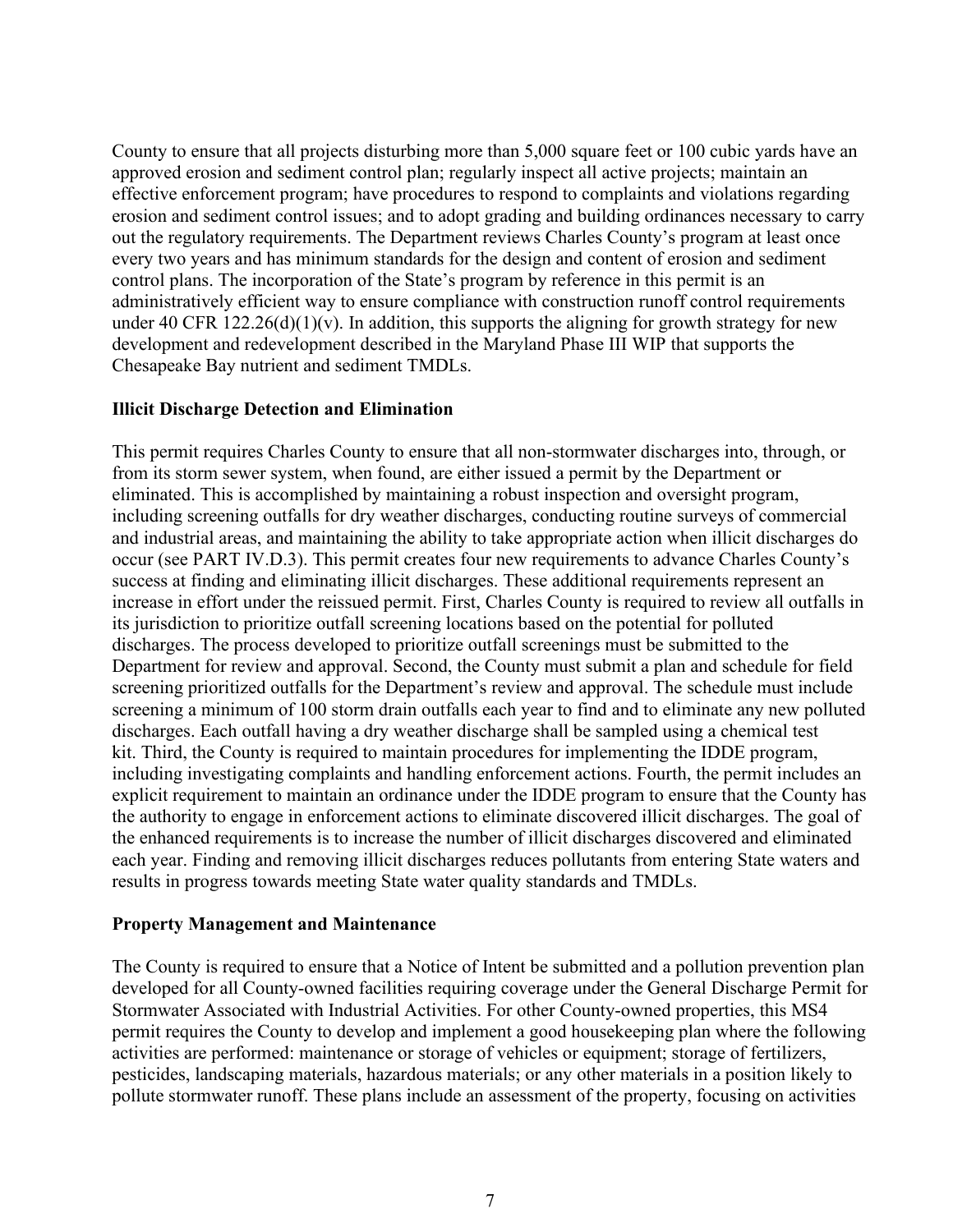that may contaminate stormwater runoff, and the implementation of pollution prevention measures and stormwater BMPs to eliminate or treat any non-stormwater discharges.

This permit expands the requirements of the winter weather management program to reduce the amount of chlorides (deicing salts) entering the stormwater system, a pollutant of emerging concern (see PART IV.D.4.d). The permit requires the County to reduce the use of deicing and anti-icing materials by several methods, including: tracking and reporting of material used; tracking snow amounts; staff training; public education; and evaluation of new equipment technology and methods. Annual staff training shall include operation and proper calibration of snow removal equipment; knowledge and management of deicing and anti-icing materials; and how to improve winter weather management based on information collected during the winter season. The program shall be modeled on the winter weather management program of the Maryland Department of Transportation, State Highway Administration, as described in its annual document, *Maryland Statewide Salt Management Plan, 2020/2021*, or subsequent versions thereof.

This permit further requires the County to continue its efforts to reduce pollutants associated with the maintenance of County properties. Inlet cleaning, street sweeping, and litter pickup programs are all activities currently undertaken by Charles County along its roadways. Additionally, the County is required to reduce the use of pesticides, herbicides, and fertilizers along roadways and on Countyowned properties (see PART IV.D.4 of the proposed permit). Charles County is not subject to any trash TMDLs. However, this permit requires a county-wide public education program (see below) to support and implement strategies to reduce trash (e.g., litter and floatables) including through recycling. This permit requires the County to evaluate current trash and litter control efforts; develop strategies to reduce trash, floatables, and debris in all of its watersheds; and provide public education to aid these efforts (see PART IV.D.5). The permit also requires the County to continue to remove from or prevent from entering its storm drain system 273.5 tons of trash in the first year of the permit (see PART IV.D.4.e). This amount, which is based on the County's efforts in the prior permit, may be updated annually in accordance with PART IV.E.6.a of the permit.

#### **Public Education and Public Outreach**

Charles County implements a diverse public education and outreach program that focuses on pollution prevention and includes participation in numerous public and community events to disseminate information regarding pollution prevention. The permit requires the County to implement a program that includes information about, at a minimum, the specific topics (e.g., water conservation, residential stormwater implementation and maintenance, litter reduction, pet waste management) related to stormwater management and water quality listed in the permit (see PART IV.D.5). This permit also requires the County to conduct 15 outreach efforts each year. This amount, which is based on prior permit performance, may include the distribution of printed or electronic materials, targeted workshops on stormwater management, or displays in public areas. Events should be tailored to local efforts and the Department strongly encourages the development of outreach strategies directed at underserved and underrepresented parts of the County. The Department's review of these programs will consider access to materials produced, timing, language, and participation by the diverse communities in the County. The County is further required to maintain a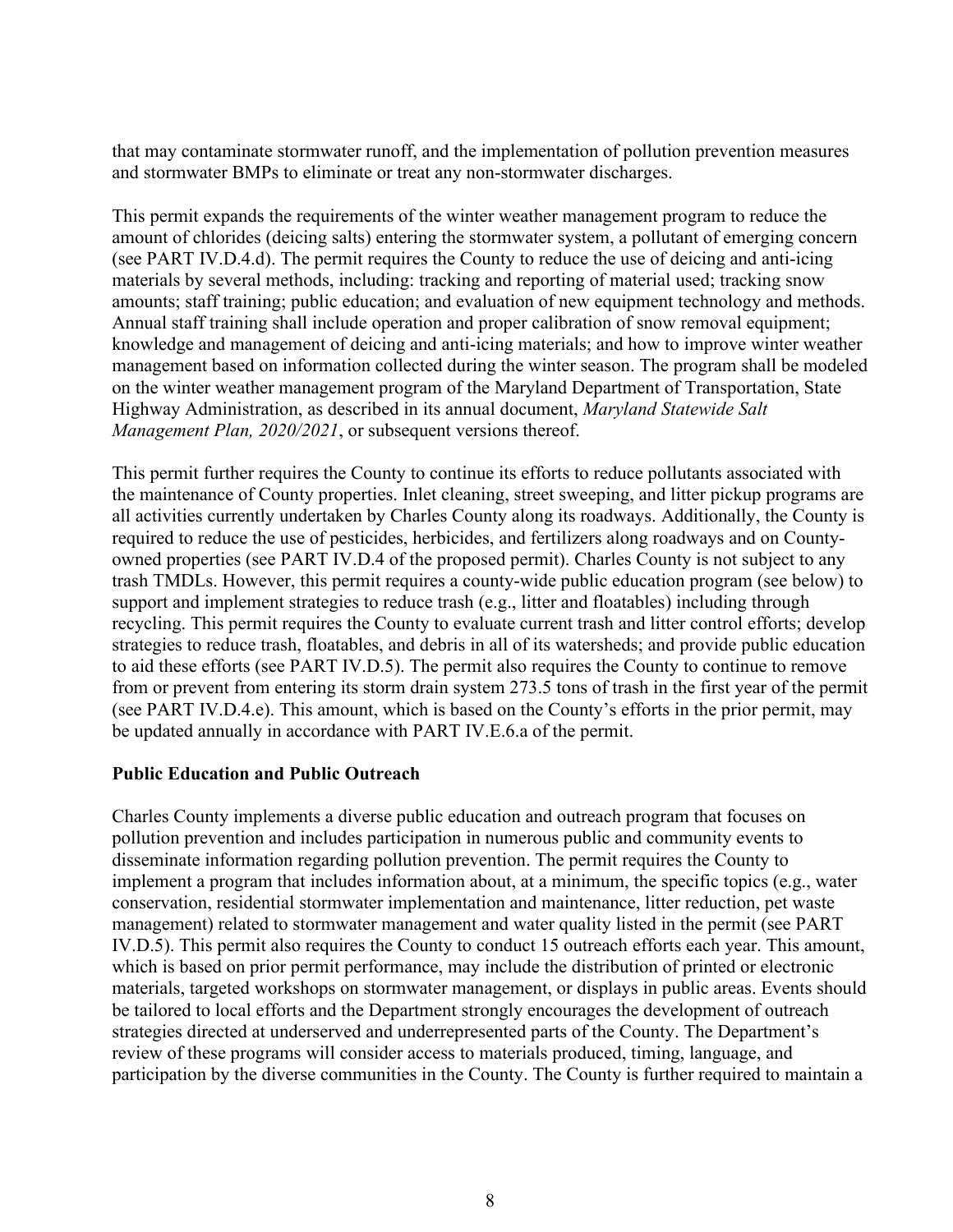complaint hotline for residents to report suspected illicit discharges, illegal dumping, and spills (see PART IV.D.5.b). Public education is a necessary component of successful TMDL restoration.

### **Stormwater Restoration for TMDL WLAs**

MS4 permits must require stormwater controls to reduce the discharge of pollutants to the MEP and such other provisions as the Department determines appropriate for the control of such pollutants. Additionally, BMPs and programs implemented pursuant to this permit must be consistent with applicable stormwater WLAs developed under EPA established or approved TMDLs.

Under the previous permit, Charles County conducted a systematic assessment of water quality for each watershed within its jurisdiction to identify sources of pollutants in stormwater runoff and link them to specific water quality impacts. These watershed assessments included detailed water quality analyses, identified opportunities for water quality improvement, and were used as the basis for developing and implementing restoration plans to control stormwater discharges. As a result of these assessments, the County developed implementation plans for each TMDL that were subsequently approved by the Department and must be continued under this permit. Where additional information is still needed for the Department's approval of a TMDL, there is a requirement to provide this information in year one of the permit.

When new TMDLs are established or approved, Charles County is required by this permit to include strategies to meet these TMDLs by proposing a TMDL implementation plan and submitting this plan to the Department for review within one year of EPA's establishment or approval of the TMDL. This permit also requires the County to document the annual progress for all Chesapeake Bay and local TMDL implementation plans, approved by the Department, through monitoring and modeling of estimated net change in pollutant loads. Over the permit term, Charles County must evaluate and update the benchmarks and specific stormwater BMPs that need to be implemented, in an iterative and ongoing process to ensure that water quality targets and WLAs are met. Documentation of this process shall be reported in the Countywide Stormwater TMDL Implementation Plan (see PART IV.F).

This permit incorporates a list of BMPs the County is required to complete in Year 1 of the permit. The BMPs in the County's Year 1 BMP Portfolio (Appendix B of the permit) are linked to the County's Countywide Stormwater TMDL Implementation Plan. As part of each year's annual report, the County will propose a new list of BMPs to be implemented in the following year (see PART IV.E.8 and PART IV.F.3.c).

#### **Impervious Acre Restoration**

The Department uses an impervious acre restoration metric as a surrogate for measuring progress toward all nutrient and sediment related TMDLs. Impervious acre restoration represents direct or equivalent stormwater runoff treatment to the MEP. Upland stormwater BMPs, implemented according to the criteria described in Chapters 3 and 5 of the 2000 Maryland Stormwater Design Manual (Manual), provide direct impervious area treatment, removing pollutants in runoff associated with these impervious areas. An equivalent impervious acre (EIA) credit has been developed for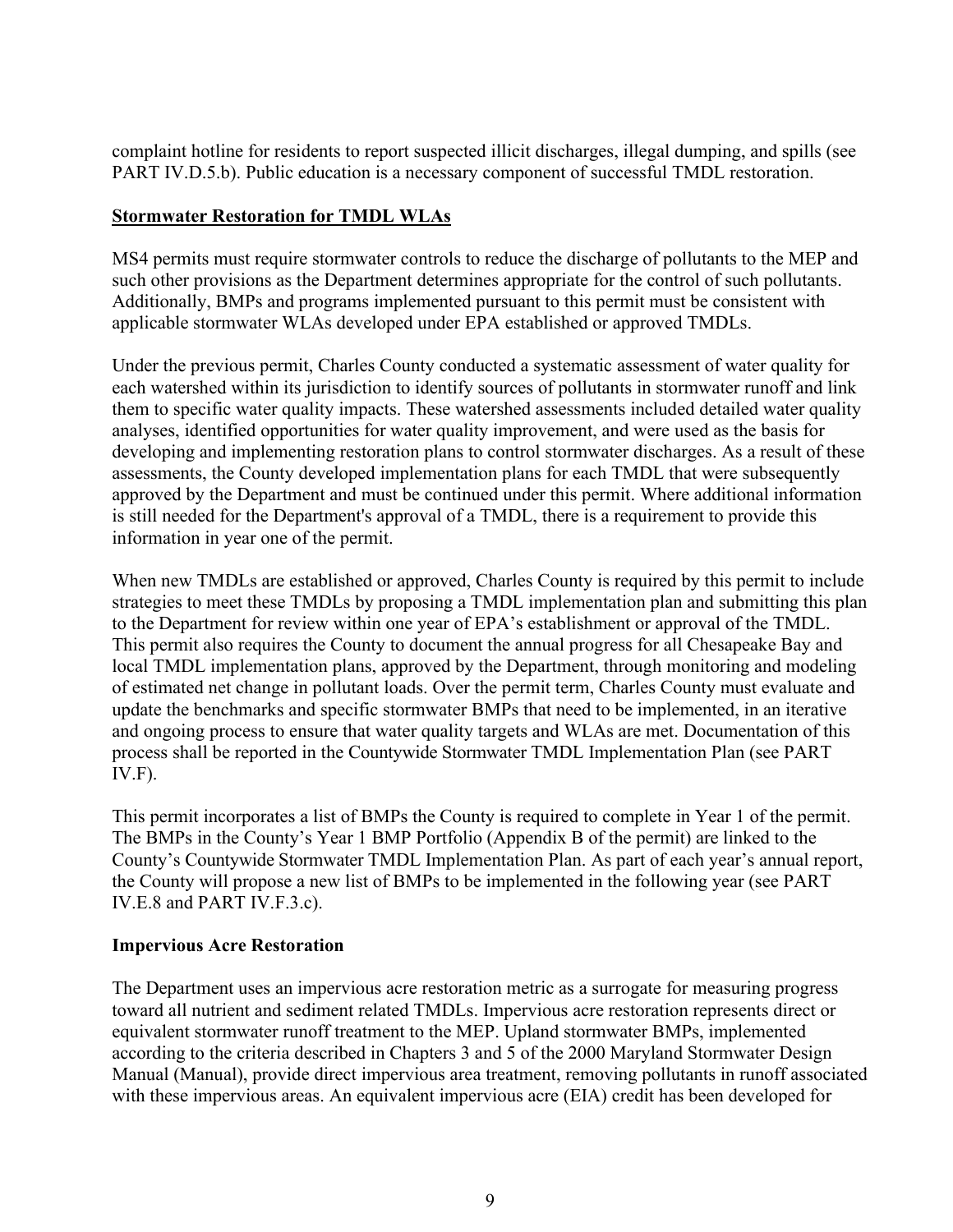alternative BMPs such as street sweeping, tree planting, stream restoration, and the elimination of discovered nutrient discharges from grey infrastructure, among other approved practices. The EIA is based on reducing urban pollutant loads until they mimic the runoff from forest land cover. In addition, progress toward each specific TMDL WLA is reported by the County as part of the annual report.

#### **Impervious Acre Accounting**

In the 2021 Accounting Guidance, the Department provides updated information on how to calculate and report impervious area restoration and pollutant load reductions. The 2021 Accounting Guidance incorporates the Phase 6 Chesapeake Bay Watershed Model, new and updated BMPs approved by the CBP expert panels, an expansion of BMPs that also provide multiple benefits (e.g., increased climate resiliency and green infrastructure credits), and nutrient trading options. The nutrient load reductions for these BMP options are consistent with those used in Maryland's Phase III WIP and the resulting 2025 nutrient load targets. The 2021 Accounting Guidance was developed with the contributions of environmental non-governmental organizations, MS4 jurisdictions, State agencies, and EPA, and supersedes the 2014 Accounting Guidance.

Charles County may acquire Nutrient Credits for Total Nitrogen (TN), Total Phosphorus (TP), and Total Suspended Sediments (TSS) in accordance with COMAR 26.08.11 to meet its impervious acre restoration requirement in PART IV.E.5 of this permit. For acquiring Nutrient Credits in place of impervious acre restoration, an equivalent impervious acre is based on reducing 18.08 pounds of TN, 2.23 pounds of TP, and 8,046 pounds of TSS. These values reflect the difference in pollutant unit loads between aggregate impervious (i.e., impervious road and non-road surfaces) and the statewide average true forest land covers as estimated by the Phase 6 Chesapeake Bay Watershed Model. The County may acquire credits up to the equivalent of 108 impervious acres (10% of the total restoration target) from wastewater treatment plant sources. This cap encourages a diverse trading marketplace and cross-sector collaboration without excluding any sectors allowed to trade per COMAR and the State's Trading Program.

The Department developed an MEP analysis methodology with a set of metrics to assist Charles County in determining what level of restoration activity is achievable. The Department developed the MEP analysis methodology with input from the University of Maryland's Environmental Finance Center, which provided important national background, research, and recommendations. The MEP analysis methodology took into consideration Charles County's financial and physical capacities and limitations for implementing a comprehensive suite of restoration BMPs and stormwater management programs toward meeting the Chesapeake Bay TMDL. For example, included were a fiscal analysis incorporating median household income (MHI), willingness to pay, socioeconomic considerations, and the cost of operations and maintenance. Also included were a physical capacity analysis incorporating limitations and constraints on project scheduling, the procurement process and its impact on timing, the budget approval process, and the availability of qualified contractors. Considering the fiscal and physical capacity, the County generated a list of restoration BMPs and programs (i.e., BMP Portfolio) for implementation under this permit term. The BMP Portfolio, along with a justification narrative, was submitted to inform the Department's determination as to the level of effort required for the County to meet the MEP standard.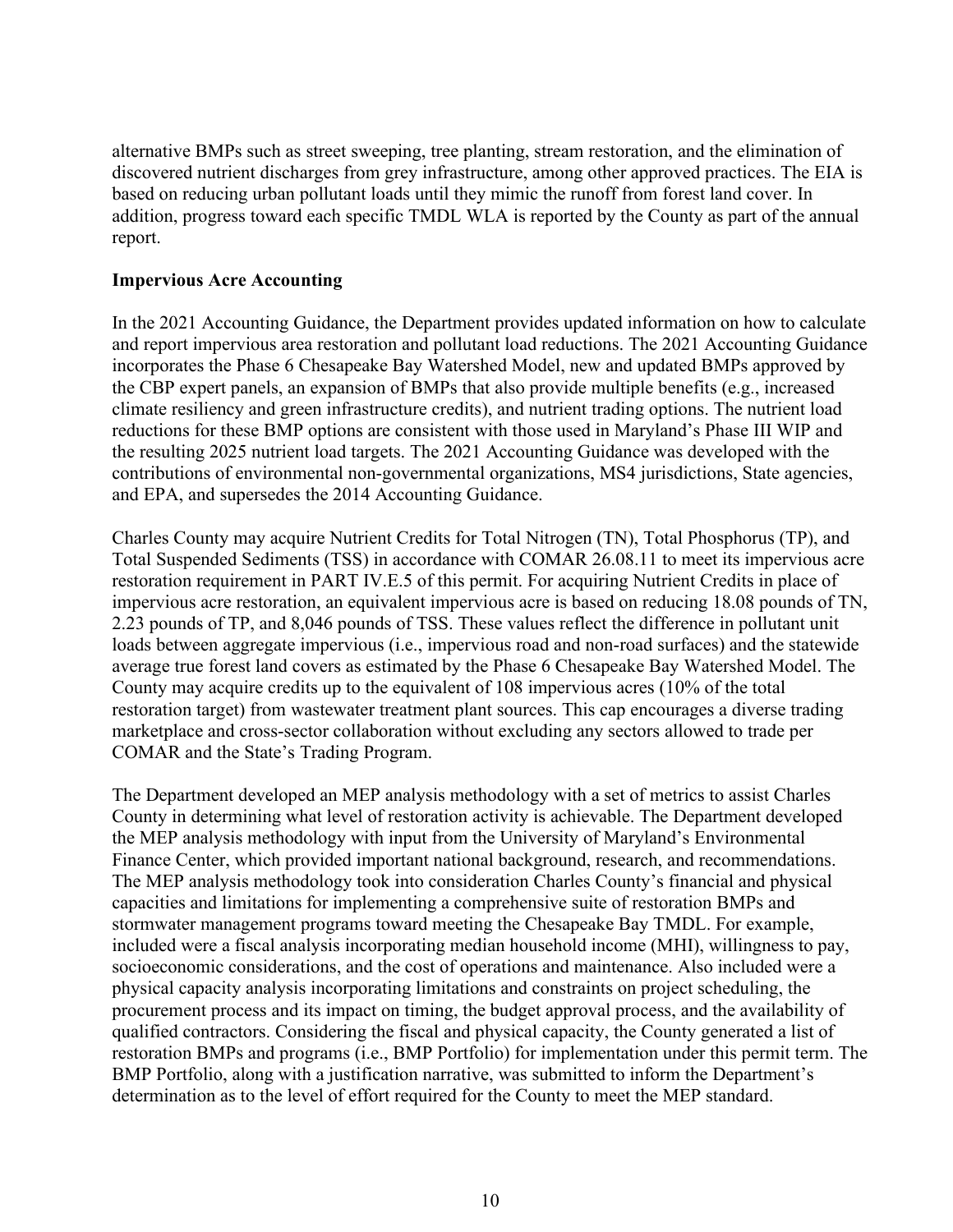Based on discussions with the County regarding the justification narrative and BMP Portfolio, and comparison with the pace of past restoration trends, the Department determined that the proposed restoration of 1,083 acres is achievable. Charles County's permit that expired on December 25, 2019 required restoring 20% of its impervious area that was untreated for water quality by stormwater management, i.e., 1,577 acres. The County implemented restoration projects from 2010 through 2019 to meet and exceed this requirement at an average rate of 2.4% per year. The County's new requirement of an additional 1,083 acres requires restoring an average of 2.7% of the untreated impervious area per year, slightly more than past implementation. Charles County has the option to trade nutrient and sediment credits to meet its restoration requirement. However, as noted above, the maximum allowable credits obtained from trades with wastewater treatment plants cannot exceed 10% of the County's restoration requirement, or 108 acres.

Charles County has continued to implement restoration projects since completing the requirements of the previous permit. The impervious acres restored through these efforts will be considered toward meeting the requirements found in this permit. To ensure a steady rate of progress during the permit term, cumulative benchmarks are included in the County's Stormwater Restoration section's Table 1 (see PART IV.E.7). The cumulative benchmarks were developed by using the information presented in the County's BMP Portfolio and adjusting the cumulative percentages so that implementation would progress to restore 1,083 impervious acres by the end of the permit term. Charles County's restoration requirement is greater than the two percent per year Phase III WIP restoration goal by 294 impervious acres, advancing the achievement of all Phase I medium MS4 permittees to cumulatively exceed the two percent per year Phase III WIP restoration goal.

Charles County will provide continual outreach to the public regarding the development of new TMDL stormwater implementation plans (see PART IV.F.4). This permit requires the County to provide notice of its procedures for the public to obtain information and offer comment on the assessments and plans for new TMDLs. A minimum 30-day comment period is required prior to finalizing any assessments or plans, as well as a summary in annual reports of how the County addressed or will address any material comment received from the public.

# **Progress Toward Nutrient and Sediment TMDL WLAs**

The impervious acre restoration requirements and associated pollutant reductions described in Charles County's MS4 permit are consistent with the Phase III WIP, and with local TMDL implementation plans. According to the Phase III WIP, "[r]ecent MS4 implementation and trend analysis indicates" that in aggregate Phase I MS4s "should be capable of annually restoring two percent of their impervious surface areas that currently have little or no stormwater treatment". This level of implementation was then used to estimate nutrient pollutant load reductions for Charles County and the State's other Phase I medium MS4s. The Department's decision to require the restoration of 1,083 impervious acres in this permit incorporates the need to be consistent with the Phase III WIP and make significant and continued progress toward achieving the Chesapeake Bay's WLAs as well as local nutrient and sediment TMDLs.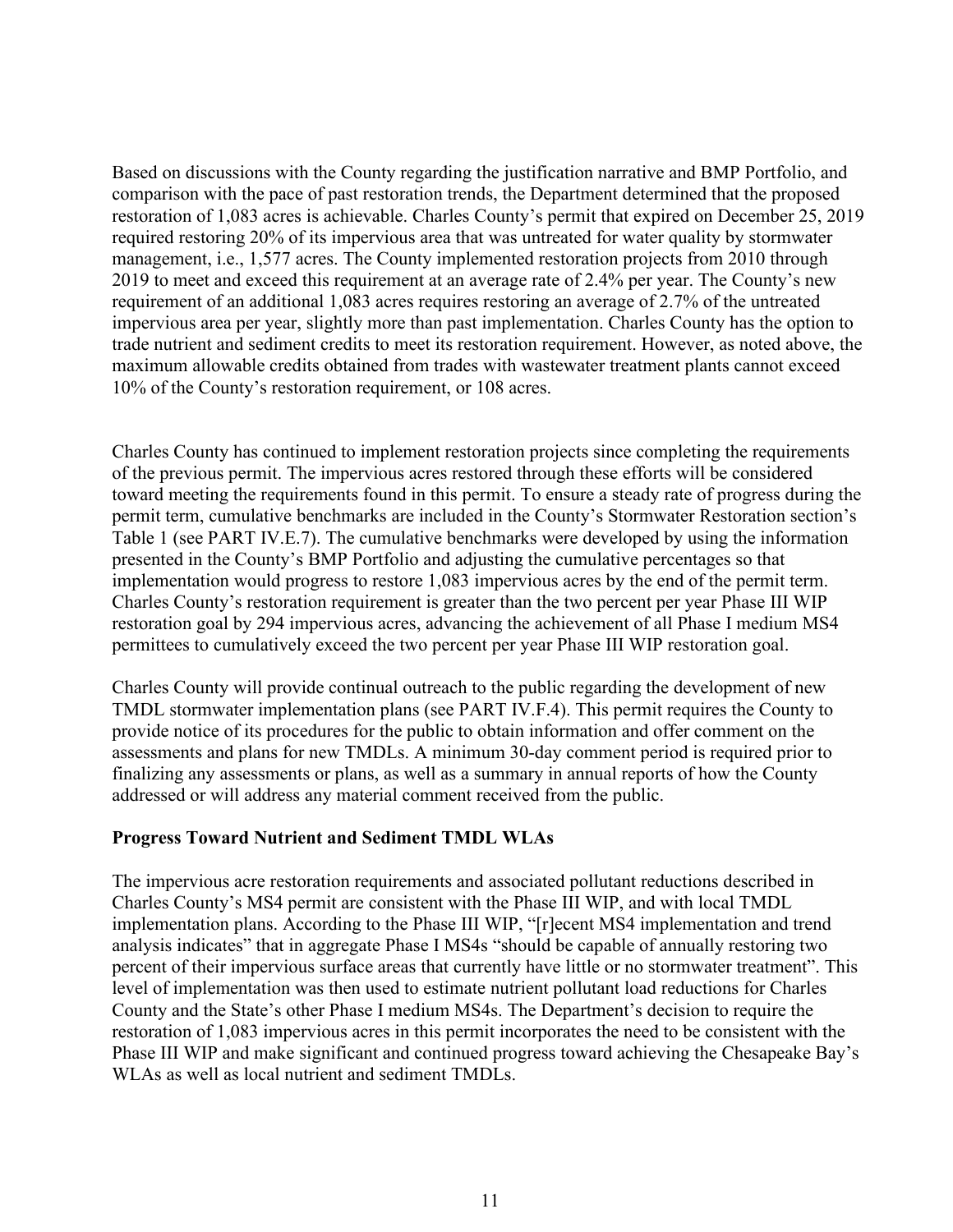### **Bacteria TMDL WLAs**

With respect to bacteria TMDLs, the implementation of WLAs is best addressed by eliminating bacteria at its source. Monitoring is necessary to identify the specific sources of bacteria in a watershed. To accomplish this, Charles County is required to perform bacteria trend monitoring for wildlife and domestic animal sources throughout its jurisdiction under this permit (PART IV.G.2.b.ii). Additionally, IDDE permit conditions require the screening of outfalls for dry weather flows from outfalls (PART IV.D.3.b) to identify illicit discharges, including sanitary sewer contributions that may contain bacteria from human sources. The Department has determined that the combination of these two required monitoring and screening programs are adequate to ensure progress toward implementation of all relevant bacteria WLAs within the County for this permit term.

### **Assessment of Controls**

### **BMP Effectiveness Monitoring**

The Chesapeake Bay Program partnership has determined that intensive monitoring on a small watershed scale where restoration efforts are being implemented is necessary to inform successful adaptive management. To support this initiative, Charles County's permit requires one of two monitoring options (see PART IV.G.1). If the County chooses, it may continue intensive monitoring and build upon past monitoring efforts at Mattawoman Creek. Alternatively, the County may choose and submit for approval a new location to assess the effects of a BMP installed for restoration. This option requires chemical, biological, and physical monitoring be used to assess small watershed restoration efforts, document BMP effectiveness and PCB monitoring, and calibrate water quality models. The *2021 MS4 Monitoring Guidelines: BMP Effectiveness and Watershed Assessments,* hereafter (2021 Monitoring Guidelines) provides technical information on the implementation of an acceptable monitoring program. The minimum criteria for chemical, biological, and physical monitoring are as follows:

Chemical Monitoring: Eight storm events shall be monitored per year in the selected watershed. A power analysis conducted on Maryland Phase I MS4 water quality data "suggests that this frequency…is sufficient to detect very strong decreases in loads and concentrations within 10 years and moderate trends (e.g., 5% per year) within 20 years" (Jepsen and Caraco 2019). Discrete samples of stormwater flow representative of each storm event shall be collected at the monitoring stations for developing event mean concentrations (EMC) for the following pollutants:

Biochemical Oxygen Demand (BOD5) or Total Organic Carbon (TOC) Total Nitrogen (TN) Nitrate plus Nitrite Total Ammonia (sewer signal) Total Suspended Solids *E. coli* or *Enterococcus*  Total Phosphorus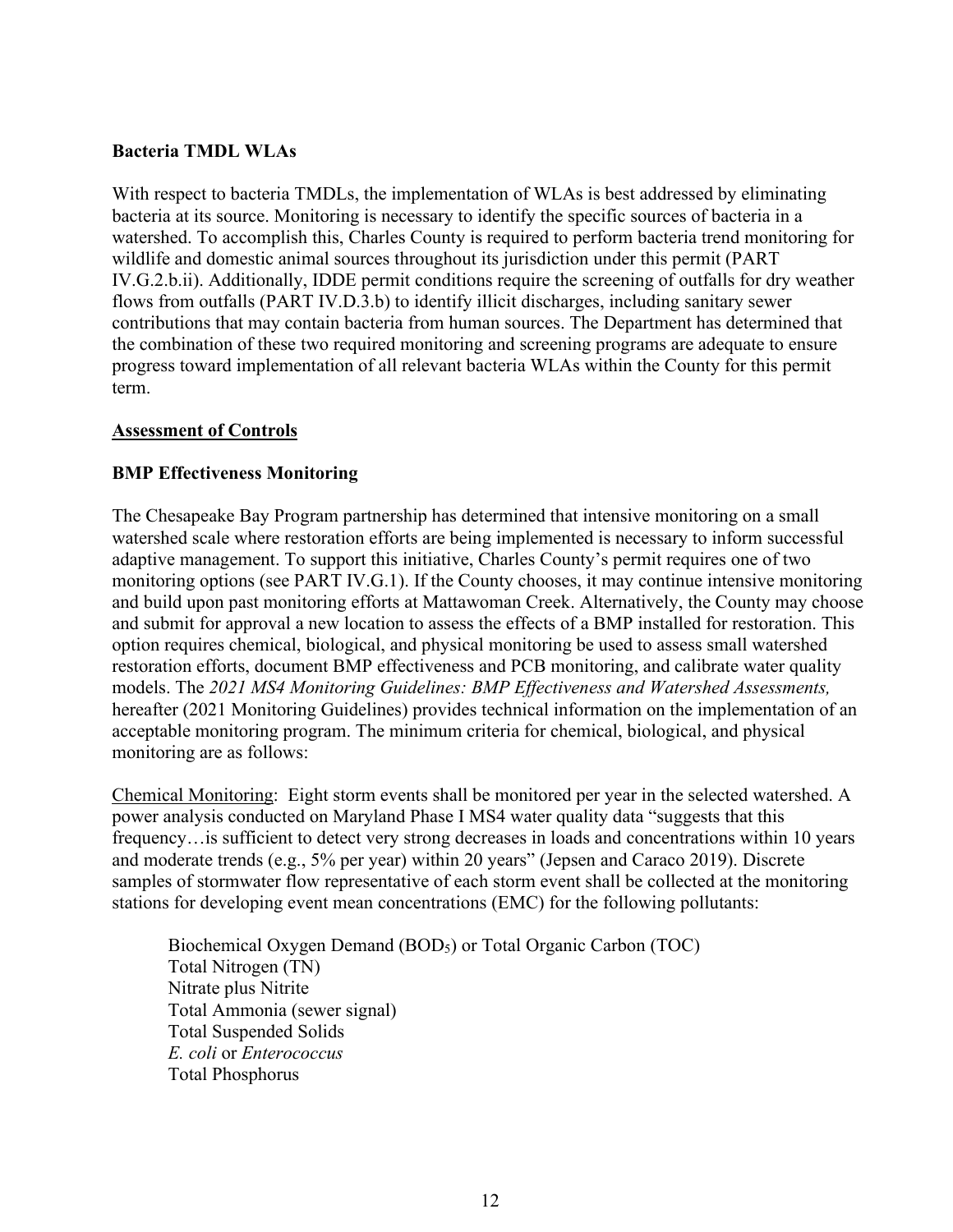Orthophosphate Chloride

Continuous measurements are also required for temperature, pH, discharge (flow), turbidity, and conductivity. Several parameters included in previous permits (e.g., copper, zinc) have been removed because their detection rates and concentrations are low, and there are no local TMDLs for these parameters.

Biological Monitoring: Benthic macroinvertebrate samples are required to be gathered each spring for gauging the biological response to stormwater discharges. A stream habitat assessment is also required using techniques defined by the EPA using Rapid Bioassessment Protocols (RBP), Maryland Biological Stream Survey (MBSS), or other similar method approved by the Department.

Physical Monitoring: A geomorphologic stream assessment is required and includes an annual comparison of permanently monumented stream channel cross-sections and the stream profile. A hydrologic and/or hydraulic model is required in the fourth year of the permit to analyze the effects of rainfall; discharge rates; stage; and, if necessary, continuous flow on channel geometry.

Continuous Flow Measurements: Flow measurements are required at the monitoring locations and will be used to estimate annual and seasonal pollutant loads and reductions, and for the calibration of watershed assessment models. Additionally, the County is required to provide a combined analysis of the chemical, biological, and physical monitoring results for the approved watershed.

The County alternatively may choose to collaborate with the Department in a Pooled Monitoring Advisory Committee (PMAC) administered by the Chesapeake Bay Trust. The committee will determine criteria for research proposals that address key questions pertaining to the cumulative impacts of watershed restoration and the effectiveness of specific restoration practices. All PMAC participants will determine monitoring needs, select appropriate studies, and contribute funding for specific projects that address permit requirements related to BMP effectiveness monitoring in a small watershed.

# **County Watershed Assessment Monitoring**

The County is also required to select one of two available strategies for county-wide watershed assessment and trend monitoring (see PART IV.G.2). The County may choose to submit a comprehensive trend monitoring plan related to stream biology and habitat, bacteria, and chlorides. This includes monitoring biota, habitat assessment, and bacteria (*E. coli*, *Enterococcus*, or fecal coliform), and an assessment of chloride by measuring conductivity as a surrogate. Alternatively, the County may choose to accomplish this requirement through participation in the PMAC with an annual monetary contribution.

# **Special Programmatic Conditions**

Charles County is required to offset any additional loads through Maryland's Accounting for Growth policies and procedures as articulated through Chesapeake Bay milestone achievement. Charles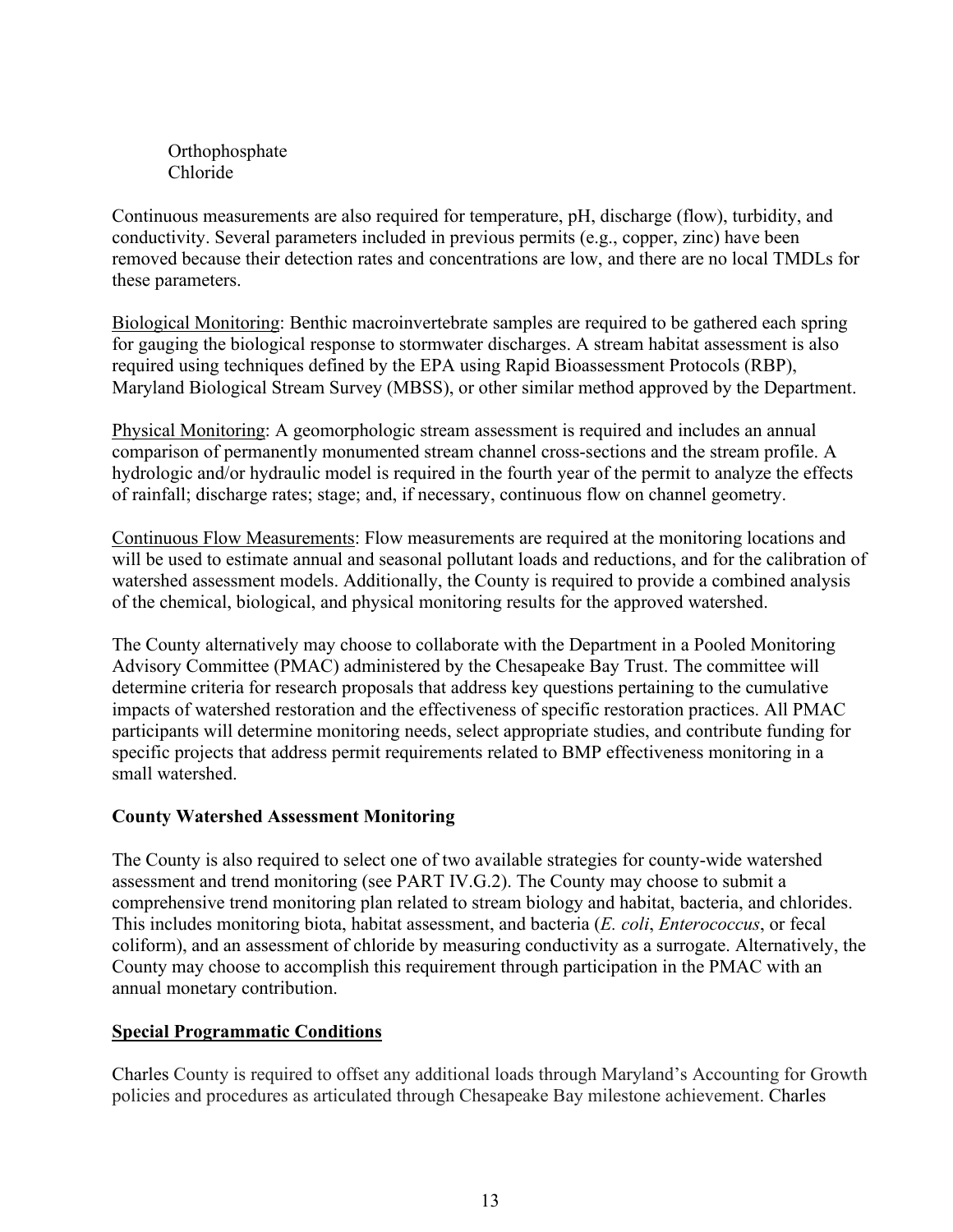County shall reflect these policies, programs, and implementation as part of its net WLA accounting. The County will further continue to work toward the completion of the State's Water Resources Element as required by the Maryland Economic Growth, Resource Protection and Planning Act of 1992 (Article 66B, Annotated Code of Maryland). The projects and programs proposed under this permit, as well as those implemented during the County's previous stormwater permits and as part of the other State and local regulations all work toward meeting these conditions.

# **Enforcement and Penalties**

This permit regulates the discharge of stormwater into, through, or from Charles County's municipal separate storm sewer system. It also requires the County to take all reasonable steps to minimize or prevent discharges that are in violation of permit conditions. Failure to comply with a permit is a violation of the CWA and is grounds for enforcement action; penalty assessment; permit termination, revocation, or modification; or denial of a permit renewal application.

EPA affirmed in the preamble to its Municipal Separate Storm Sewer System Phase II Stormwater Rule (FR Vol. 64, No. 235, 68731) that water quality-based controls, which are implemented through the iterative process defined herein as the terms and conditions of the County's permit, are appropriate for the control of the discharge of pollutants into, through, or from the County's municipal separate storm sewer system and will result in reasonable progress toward attainment of water quality standards for this permit term. Successive iterations of the mix of BMPs and measurable goals will be driven by the objective of ensuring maintenance of water quality standards.

# **Public Review and Participation Opportunities**

Upon advertisement, the Tentative Determination will be available on the Department's website at: [mde.maryland.gov/programs/Water/StormwaterManagementProgram/Pages/storm\\_gen\\_permit.aspx](mde.maryland.gov/programs/Water/StormwaterManagementProgram/Pages/storm_gen_permit.aspx)

Hard copies of the draft permit may also be procured at a cost of \$0.36 per page. Written requests for copies should be directed to Raymond P Bahr, Maryland Department of the Environment, Water and Science Administration, Stormwater, and Dam Safety Program, 1800 Washington Boulevard, Ste. 440, Baltimore, Maryland 21230-1708. Additional information on stormwater management in Maryland can also be found on the Department's website or by calling the Stormwater, Dam Safety, and Flood Management Program at 410-537-3543 or 1-800-633-6101.

In accordance with COMAR 26.08.04, the Department will hold an informational meeting and public hearing regarding the tentative determination permit on April 27 from 5:00 pm to 7:00 pm, at the Charles County Government Building, 200 Baltimore Street, La Plata MD 20646.

Comments on this tentative determination permit will be accepted by Raymond Bahr, Maryland Department of the Environment, Water and Science Administration, 1800 Washington Boulevard, Baltimore, Maryland, 21230, or [Raymond.Bahr@Maryland.gov,](mailto:Raymond.Bahr@Maryland.gov) if received within 90 days of publication of this notice. The 60-day extension of the comment period allowed for by section 1-606 (d) (1) (ii) of the Maryland Environment Article is being invoked to extend the usual 30-day comment period to 90 days. The Department will respond to all pertinent comments during the Final